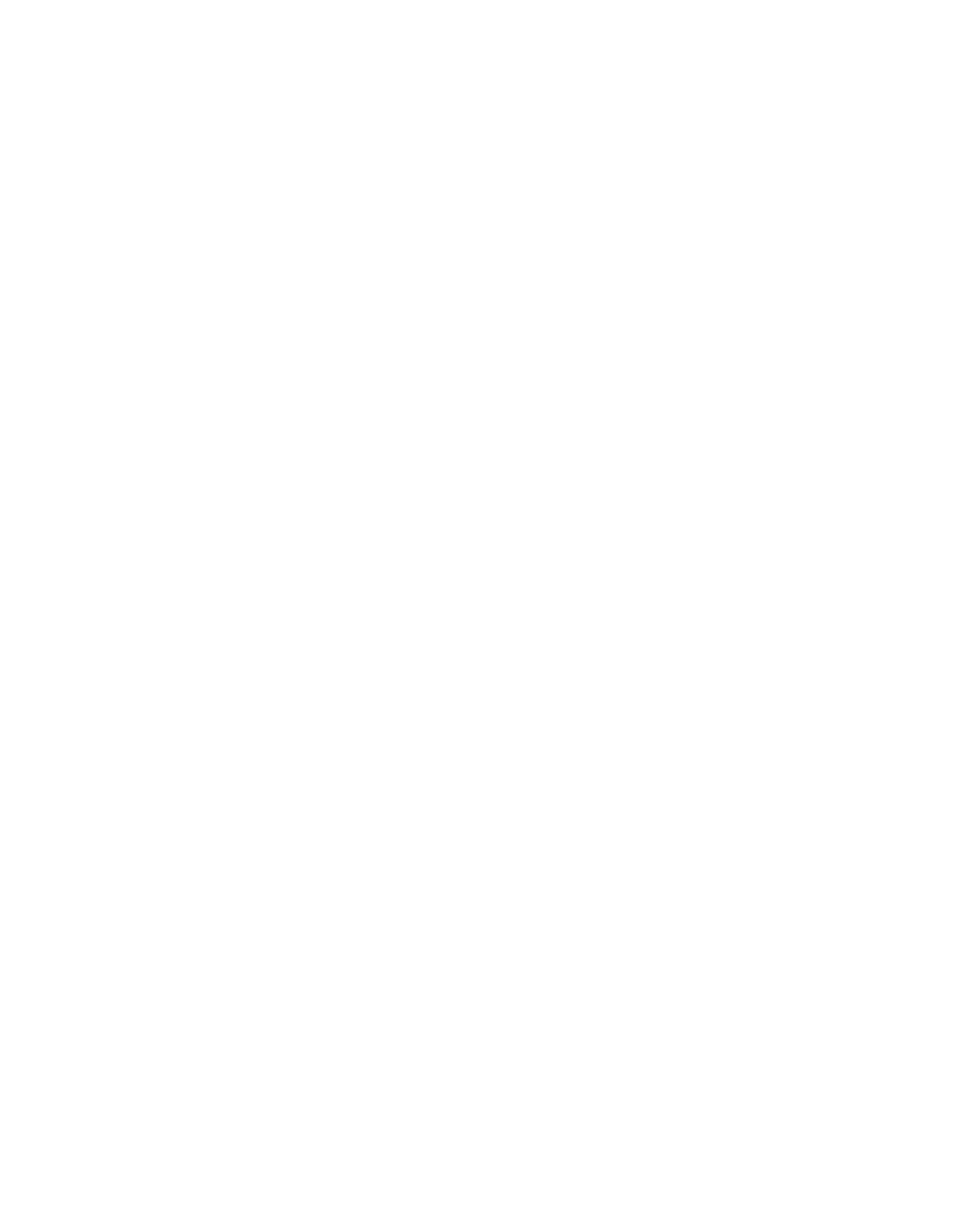farms were located in Calabria Region (Southern Italy) and all milk samples were collected from October 2017 to February 2020. After collection, the samples were kept refrigerated at 4°C and immediately delivered to the laboratory of the University of Catanzaro for the analysis by MilkoScan FT+ (Foss, Hillerød, Denmark) instrument.

*Standards Preparation for FT-MIR Analysis:*

 The milk mixtures were prepared by randomly pairing one of the 7 buffalo milk with one of the 7 cow milk and then blending them according to the following 17 proportions: 0, 1, 2.5, 5, 10, 20, 25, 30, 50, 70, 75, 80, 90, 95, 97.5, 99, and 100 % (vol/vol).

dards (17 mixtures x 7 different couples of buffalo-cow milk) were<br>state (45 mL each) were warmed in a 40°C water bath for 20 minut<br>and then analyzed by MilkoScan FT+ for the MIR spectra a<br>at each of the 1060 points of wa A total of 119 standards (17 mixtures x 7 different couples of buffalo-cow milk) were obtained. Before the analysis, standards (45 mL each) were warmed in a 40°C water bath for 20 minutes, slightly stirred for a few seconds and then analyzed by MilkoScan FT+ for the MIR spectra acquisition as the 73 transmittance value at each of the 1060 points of wavelength from 5011 to 925  $cm^{-1}$ . This instrument analyzes the chemical composition of milk according to the standards of the International Dairy Federation (FIL-IDF) by the Fourier Transform (FT) technology over the Mid-infrared spectral range. 76 Spectra were stored as absorbances (A) using the transformation  $A = log(1/T)$ , where T is the transmittance (Figure 1). Two spectral acquisitions were carried out for each sample, and the results were averaged before data analysis.

## *Chemometric analysis:*

80 All spectral data were elaborated by Partial Least Square (PLS) regression using the TO Analyst<sup>TM</sup> software ver. 8.0 (Thermo Fisher Scientific Inc., Madison, WI) in order to quantify the % (vol/vol) of bovine milk in buffalo milk. 85 spectra belonging from 5 out of 7 mixtures pairs (randomly chosen) were used as calibration standards. The remaining 34 spectra were used as independent validation standards. In 84 this way, spectra were distributed in two sets (70% for training and 30% for validation) evaluated by PLS in order to develop a multivariate calibration model. The number of latent variables in the model was tested according to the method proposed by the software. After leave-one-out cross validation, the number of the principal components (factors) that minimized the RMSECV of the model was nine. After selecting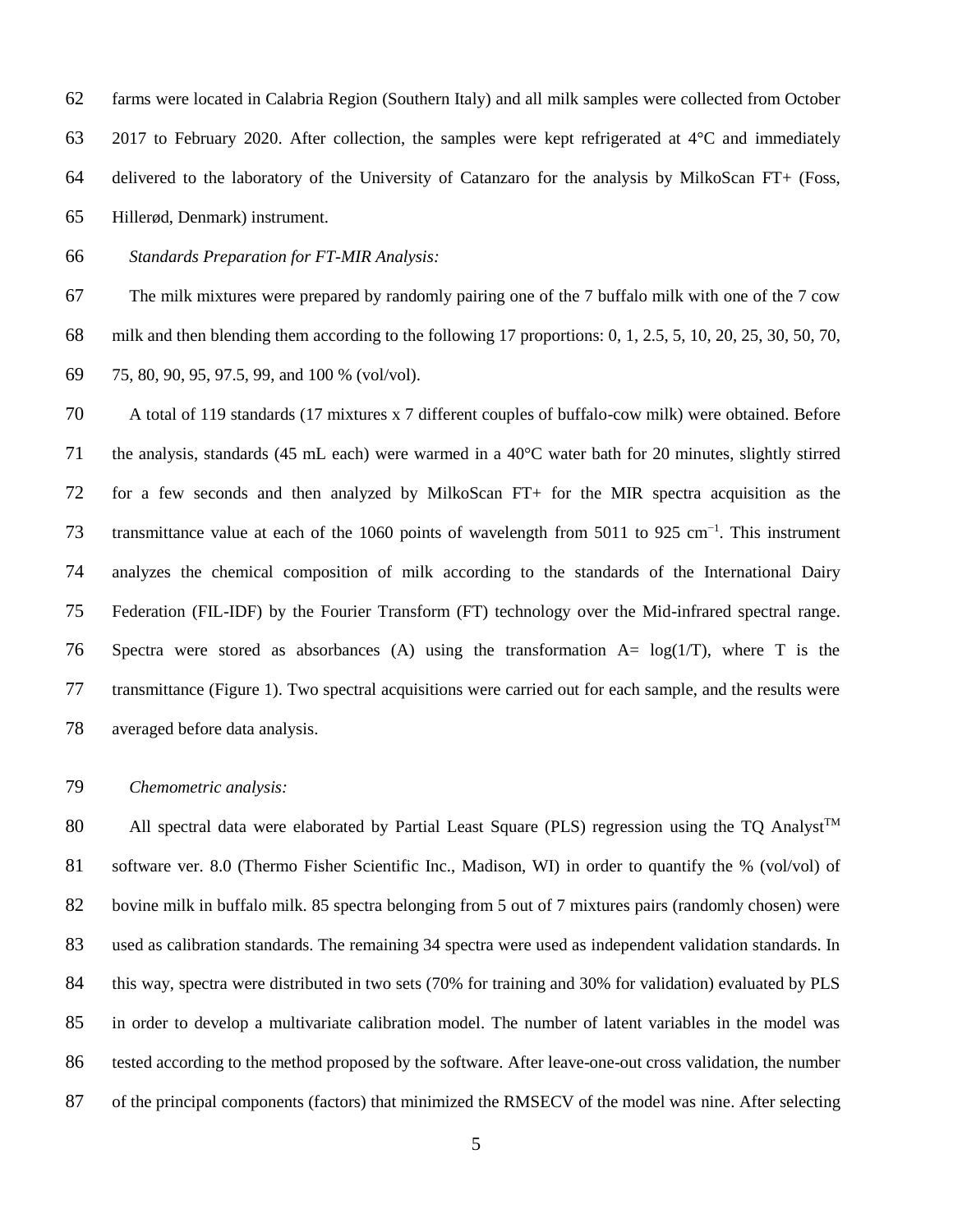the number of latent variables (16), the PLS model was used to recognize the concentration of cow's milk in buffalo's milk.

The accuracy and precision of the calibration model are expressed as correlation coefficient  $(R^2)$  of the calculated vs. real values, as the root mean square error of calibration (RMSEC) and the root mean square 92 error of prediction (RMSEP). The choice of the best model followed this rule: the higher  $R^2$  and the lower RMSEC and RMSEP, the better the models were considered (17). Furthermore, a cross-validation using "leave-one-out" procedure was used to evaluate the overfitting of the calibration and the root mean square error of cross-validation (RMSECV) was calculated.

Muik et al., (18), to improve the performance of the prevision<br>lied on original spectra: first derivative; smoothing by Norris deriv<br>th and as gap between segments. Data were normalized by using the<br>and as gap between segm As suggested by Muik et al., (18), to improve the performance of the prevision, the following corrections were applied on original spectra: first derivative; smoothing by Norris derivative filter with 5 both as segment length and as gap between segments. Data were normalized by using the mean centering technique.

- 
- 
- 

## **Results and Discussion**

 The qualitative composition of the bulk tank milk of the two different species was firstly observed in this study (Table 1). The buffalo milk average protein, fat, and lactose content were respectively 8.41 105 g/100, 4.64 g/100 and 4.83 g/100 g. The same parameters for cow milk were 3.83 g/ 100, 3.50 g/100 and 4.76 g/100 g. These data show the higher contents of protein and fat in buffalo milk than in cow's milk and are in agreement with those reported in previous studies (19, 20).

 Two buffalo and cow milk representative MIR spectra, before and after spectral treatment, are reported in Figure 1. The absorbance regions that best correlated with the percentage of cow's milk in buffalo milk 110 were suggested by the TQ analyst<sup>TM</sup> and were those in the ranges 2989.12–2495.44 and 1481.06–987.38 cm-1 (Figure 1). As expected, the spectral regions corresponding to water interference (21) did not fall within the regions considered appropriate for a good calibration. More precisely, these spectral regions 113 fall between 1680 to 1600 cm<sup>-1</sup> and 3650 to 3000 cm<sup>-1</sup> (O-H stretching) (21). Among spectral ranges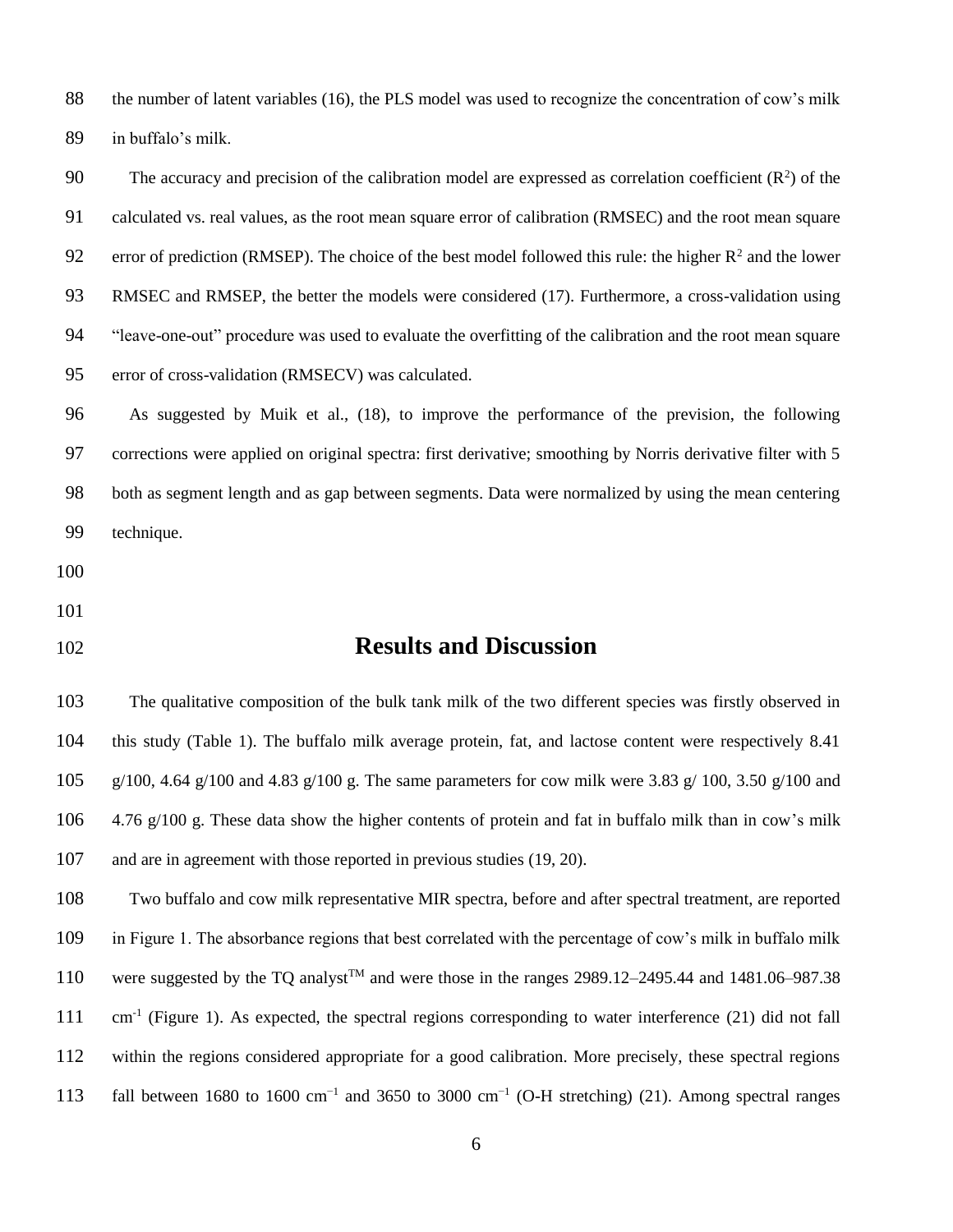having no useful information there is also the area between 1765 to 1730 cm<sup>-1</sup> associated with C=O 115 stretching modes (triglyceride) and the area between 1700 to 1500 cm<sup>-1</sup> containing the peak typical of amide I (C-O) and amide II (N–H) (22). Among other biomolecules populating the spectrum can be 117 annotated lipids, whose absorption region is between 1477 to 1400  $cm^{-1}$  (C-H stretching) and caseins 118 (phosphate group) that are absorbing at  $1100 \text{ cm}^{-1} (23)$ .

119 The peaks at 1200–900 and 1045 cm<sup>-1</sup> are associated with lactose, and those at 3000–2800 cm<sup>-1</sup> and 120 1400–800 cm<sup>-1</sup> are related to carbohydrates, monosaccharides and polysaccharide groups (C-O-C) (15). All the spectra were pre-processed for the outliers detection (24) through the Chauvenet test and no outliers were found among the 119 spectra (24).

 The performance of PLS calibration models for both original and pre-treated spectra is shown in Table 2. Both calibrations showed good results, but the spectral pre-processing allowed to significantly improve the quality of the prediction as indicated by the lower RMSEP values. Generally, a good model should 126 have lower RMSECV, RMSEP and higher  $R^2$  but small differences between RMSEP and RMSECV (8).

mong the 119 spectra (24).<br>
of PLS calibration models for both original and pre-treated spectra<br>
thowed good results, but the spectral pre-processing allowed to signediction as indicated by the lower RMSEP values. General Both the high value of the correlation coefficient and the low RMSEP value indicated the success of the PLS regression on the pre-processed spectra and, for these reasons this calibration model may be preferred to the one elaborated on the raw spectra. Figure 2 shows calibration results for the detection of bovine milk percentage in buffalo milk using the calibration model on the pre-treated spectra. It can be observed that data points in the plot of the calculated vs. actual values (Figure 2A) drew a line with a 45 degrees angle with respect to both axes. No bias, intended as a systematic difference between expected and true values, was detected. For this reason, the data points in the % difference plot (Figure 2B) were distributed randomly above and below the zero line within a concentration ranging from -7% to +7% of the actual value. The differences between calculated and actual values of the validation standards were similar to those observed for the calibration standards, this feature indicates that there was no overfitting for the considered calibration.

 In a similar work detecting the adulteration of cow, sheep and goat milk by FTIR spectroscopy in combination with multivariate statistical methods, Nicolaou et al. (25) obtained calibration models characterized by prediction error higher than those observed in the present study and ranging from 3.95%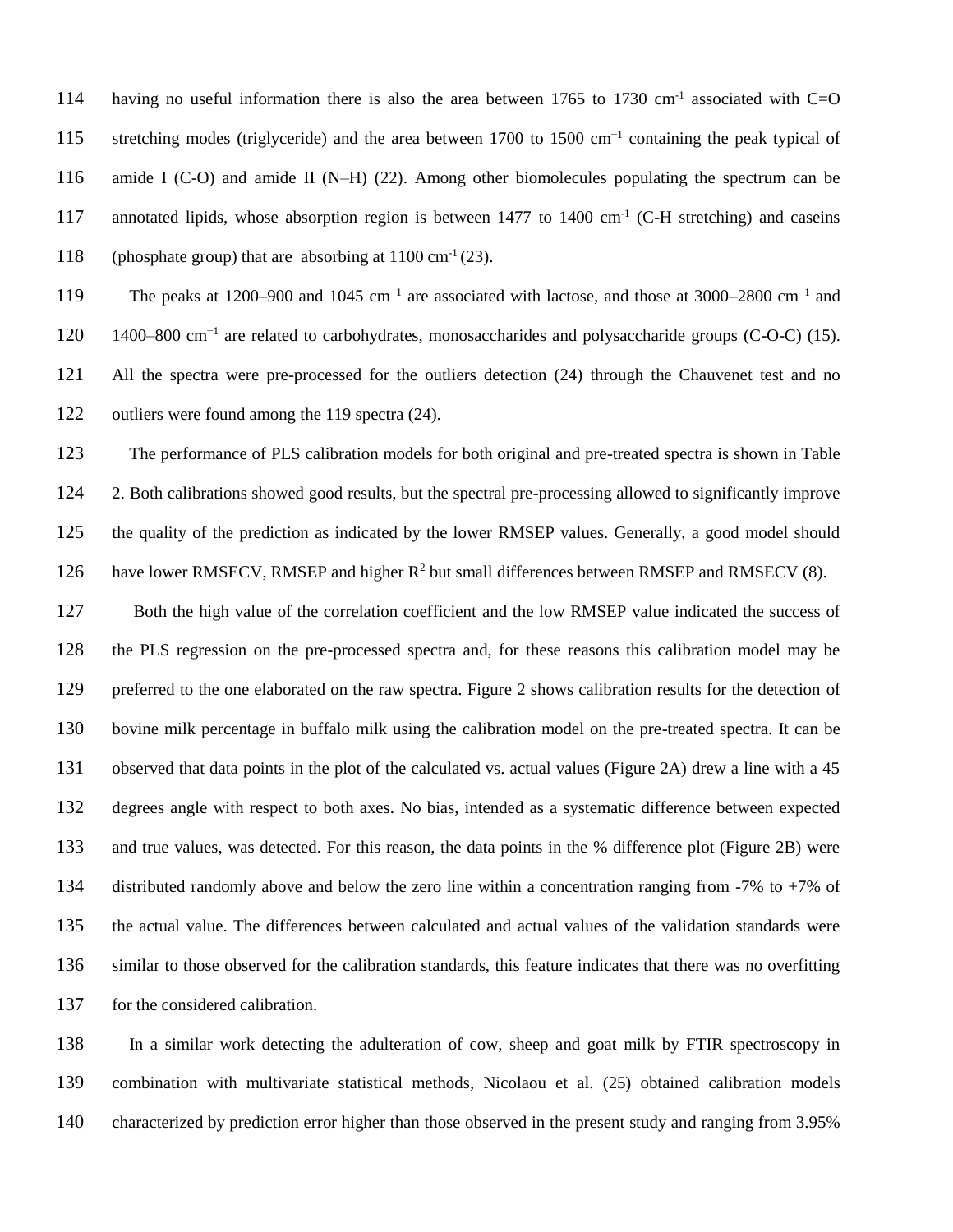to 8.03%. However, recent research that used FTIR method with multivariate statistical analysis was successful in the differentiation between buffalo milk and buffalo milk added with cow milk (15).

 In our research, the applied PLS regression models were able to detect as little as 3% cow in buffalo milk, reaching a good accuracy (Table 2). Although the adulteration of buffalo milk with cow's milk is unlikely to occurs at concentrations below 3% due to limited economic convenience, from a scientific and technical points of view is relevant to have such a sensitive and cheap method for the detection of this type of fraud.

be life threatening in the case of consumers with allergies to c<br>to all 30 potentially allergenic proteins and, the foods that contain it<br>bel (26). Other recent studies applied spectroscopy associated<br>e authenticity of buf This is of major importance, especially considering that the presence of small quantities of cow's milk in buffalo milk may be life threatening in the case of consumers with allergies to cow milk proteins. Cow's milk has about 30 potentially allergenic proteins and, the foods that contain it must necessarily declare it on the label (26). Other recent studies applied spectroscopy associated with multivariate statistics to verify the authenticity of buffalo milk. Silva et al. (27), analysed lyophilized milk samples with attenuated reflectance Fourier transform infrared spectroscopy (ATR-FTIR) in association with PCA and artificial neural network. The authors could detect differences between different milk species only accounting for 40% of adulteration and could not assess the content of cow's milk added to buffalo milk, but only its presence. Also, Gonçalves et al. (16) developed a similar method for the quantification of buffalo's milk adulterants (e.g. cow's milk) using MIR spectroscopy coupled to PLS and MLR. The 158 obtained results were similar to the ones here presented, with  $R^2$  of 0.9938 and RMSEP of 3.484% for the adulteration. Durakli Velioglu et al. (28), similarly to Gonçalves et al. (16), when researching the authenticity of buffalo's milk by fluorescence spectroscopy associated with PCA and PLS, found models 161 with an R<sup>2</sup> of 0.98. Instead, RMSEC, RMSECV, and RMSEP values were determined as 2, 7 and 4%, respectively, indicating slightly higher prediction errors than the values in our findings.

 In the study of Lapcharoensuk et al. (29), a near-infrared (NIR) spectroscopy model was used to quantitatively detect buffalo milk adulteration with cow milk, but on pasteurized milk samples. The 165 authors yielded a  $\mathbb{R}^2$  of 0.998 and RMSEP of 2.121.

 Although the RMSEP obtained in all these works are very similar to that obtained in our study, most of the above-mentioned authorsonly used adulterations ranging from 10-90% (v/v) while we used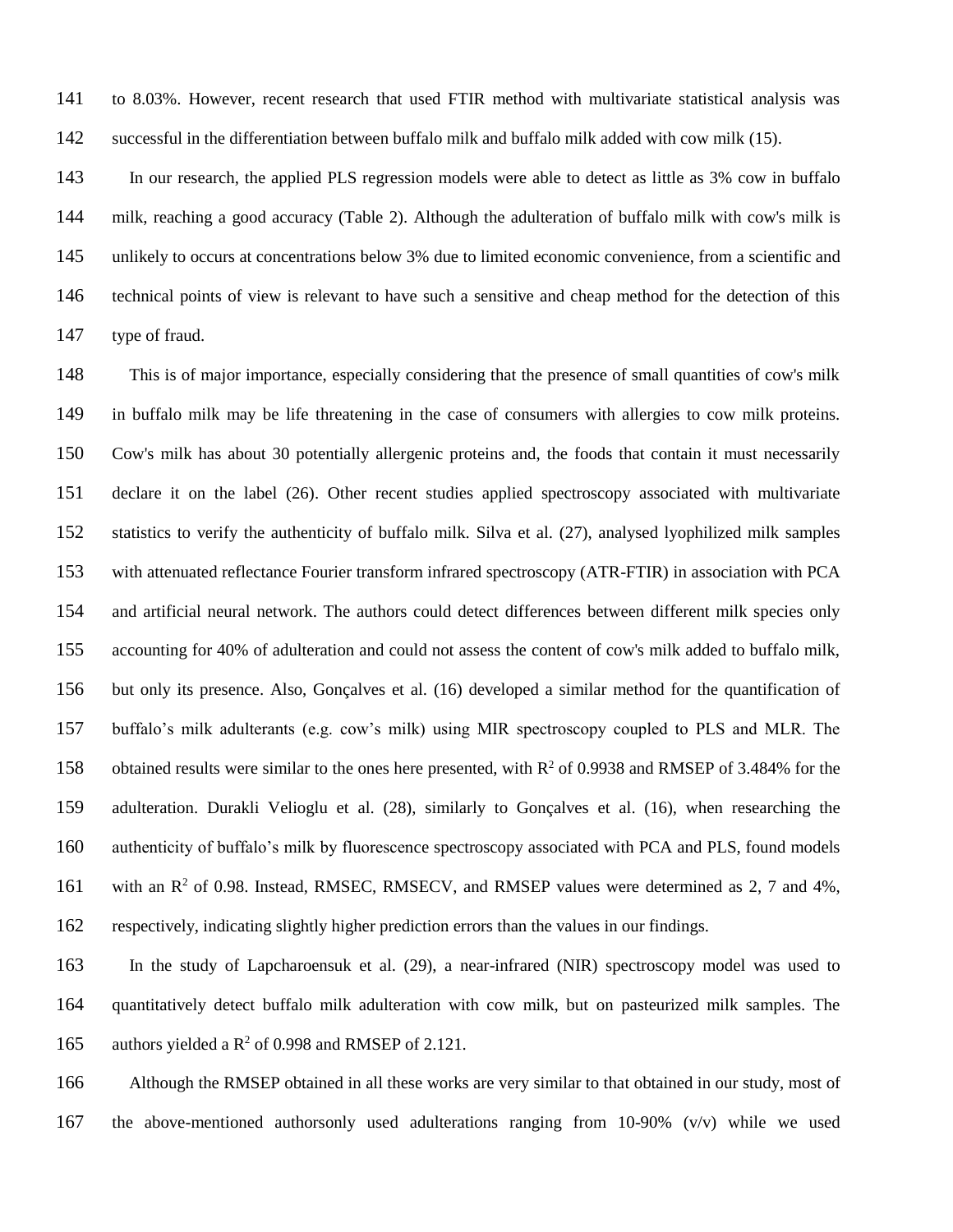| 168 | adulterations ranging from 1-99% $(v/v)$ . Moreover, we enrolled cow milk samples coming from 7             |
|-----|-------------------------------------------------------------------------------------------------------------|
| 169 | different breeds while the other studies used only 2 different breeds.                                      |
| 170 | <b>Conclusions</b>                                                                                          |
| 171 | In this study, we demonstrated that Mid-Infrared (MIR) Spectroscopy in combination with PLS                 |
| 172 | regression analysis provides an accurate, simple and rapid method for quantitative assessment of the        |
| 173 | adulteration of buffalo milk with cow's milk. For this reason, we believe that the proposed calibration can |
| 174 | be a useful tool for expanding the possibilities of combating fraud in laboratories equipped for routine    |
| 175 | milk analysis using dedicated FTIR instruments at no additional cost.                                       |
| 176 |                                                                                                             |

- 
- 
- 

## **Acknowledgments**

Acknowledgments<br>
o Vincenzo Mollace for the research instruments. We want to<br>
viversity "Magna Græcia" of Catanzaro for their support to the<br>
viversity "Magna Græcia" of Catanzaro for their support to the We are grateful to Vincenzo Mollace for the research instruments. We want to acknowledge the Interdepartmental Services Centre of Veterinary for Human and Animal Health and the Department of Health Sciences University "Magna Græcia" of Catanzaro for their support to the realization of the present research.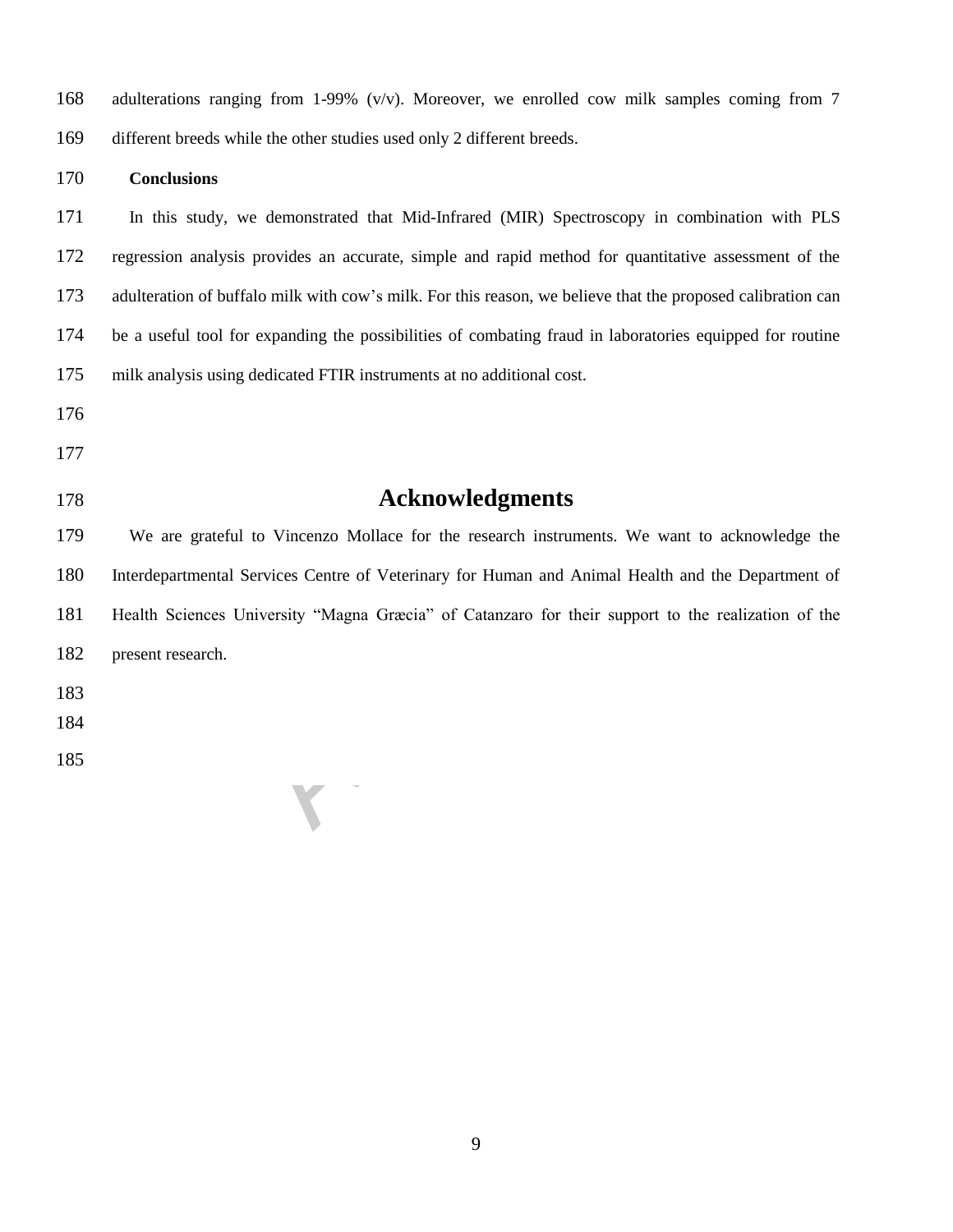| 186               |     | <b>References</b>                                                                                                                                                                                                                                                                                                             |
|-------------------|-----|-------------------------------------------------------------------------------------------------------------------------------------------------------------------------------------------------------------------------------------------------------------------------------------------------------------------------------|
| 187               | 1.  | Nardone A. Buffalo Production and Research., Ital. J. Anim. Sci 2010;122 (5):443-450.                                                                                                                                                                                                                                         |
| 188<br>189<br>190 | 2.  | The Commission of the European communities. COMMISSION REGULATION (EC) No 1107/96 of 12<br>June 1996 on the registration of geographical indications and designations of origin under the procedure laid<br>down in Article 17 of Council Regulation (EEC) No 2081/92. Off J Eur Communities. 1996;(L148):1-10.               |
| 191<br>192<br>193 | 3.  | Czerwenka C, Muller L, Lindner W. Detection of the adulteration of water buffalo milk and mozzarella with<br>cow's milk by liquid chromatography-mass spectrometry analysis of $\beta$ -lactoglobulin variants. Food Chem.<br>2010 Oct;122(3):901-8.                                                                          |
| 194<br>195        | 4.  | Monaci L, Tregoat V, van Hengel AJ, Anklam E. Milk allergens, their characteristics and their detection in<br>food: A review. Eur Food Res Technol. 2006;223(2):149-79.                                                                                                                                                       |
| 196<br>197<br>198 | 5.  | European Union. 2008. Commission Regulation (EC) No 273/2008 of 5 March 2008 laying down detailed<br>rules for the application of Council Regulation (EC) No 1255/1999 as regards methods for the analysis and<br>quality evaluation of milk and milk products. Off. J. L88:1-5.6.                                            |
| 199<br>200        | 6.  | Trimboli F, Costanzo N, Lopreiato V, Ceniti C, Morittu VM, Spina A, et al. Detection of buffalo milk<br>adulteration with cow milk by capillary electrophoresis analysis. J Dairy Sci. 2019;102(7):5962-70.                                                                                                                   |
| 201<br>202        | 7.  | Genis DO, Sezer B, Bilge G, Durna S, Boyaci IH. Development of synchronous fluorescence method for<br>identification of cow, goat, ewe and buffalo milk species. Food Control. 2020;108(August 2019).                                                                                                                         |
| 203<br>204<br>205 | 8.  | Yazgan NN, Genis HE, Bulat T, Topcu A, Durna S, Yetisemiyen A, et al. Discrimination of milk species<br>using Raman spectroscopy coupled with partial least squares discriminant analysis in raw and pasteurized<br>milk. J Sci Food Agric. 2020;100(13):4756-65.                                                             |
| 206<br>207<br>208 | 9.  | Bernardi N, Benetti G, Haouet NM, Sergi M, Grotta L, Marchetti S, et al. A rapid high-performance liquid<br>chromatography-tandem mass spectrometry assay for unambiguous detection of different milk species<br>employed in cheese manufacturing. J Dairy Sci. 2015 Dec;98(12):8405-13.                                      |
| 209<br>210<br>211 | 10. | Valand R, Tanna S, Lawson G, Bengtström L. A review of Fourier Transform Infrared (FTIR) spectroscopy<br>used in food adulteration and authenticity investigations. Vol. 37, Food Additives and Contaminants - Part A<br>Chemistry, Analysis, Control, Exposure and Risk Assessment. Taylor and Francis Ltd.; 2020. p. 19–38. |
| 212<br>213<br>214 | 11. | Genis DO, Bilge G, Sezer B, Durna S, Boyaci IH. Identification of cow, buffalo, goat and ewe milk species<br>dairy products<br>synchronous<br>fluorescence<br>spectroscopy.<br>fermented<br>using<br>Food<br>Chem.<br>1n<br>2019;284(January):60-6.                                                                           |
| 215<br>216        | 12. | Cirak O, Icyer NC, Durak MZ. Rapid detection of adulteration of milks from different species using Fourier<br>Transform Infrared Spectroscopy (FTIR). J Dairy Res. 2018;85(2):222-5.                                                                                                                                          |
| 217<br>218<br>219 | 13. | Jaiswal P, Jha SN, Borah A, Gautam A, Grewal MK, Jindal G. Detection and quantification of soymilk in<br>cow-buffalo milk using Attenuated Total Reflectance Fourier Transform Infrared spectroscopy (ATR-FTIR).<br>Food Chem. 2015;168:41-7.                                                                                 |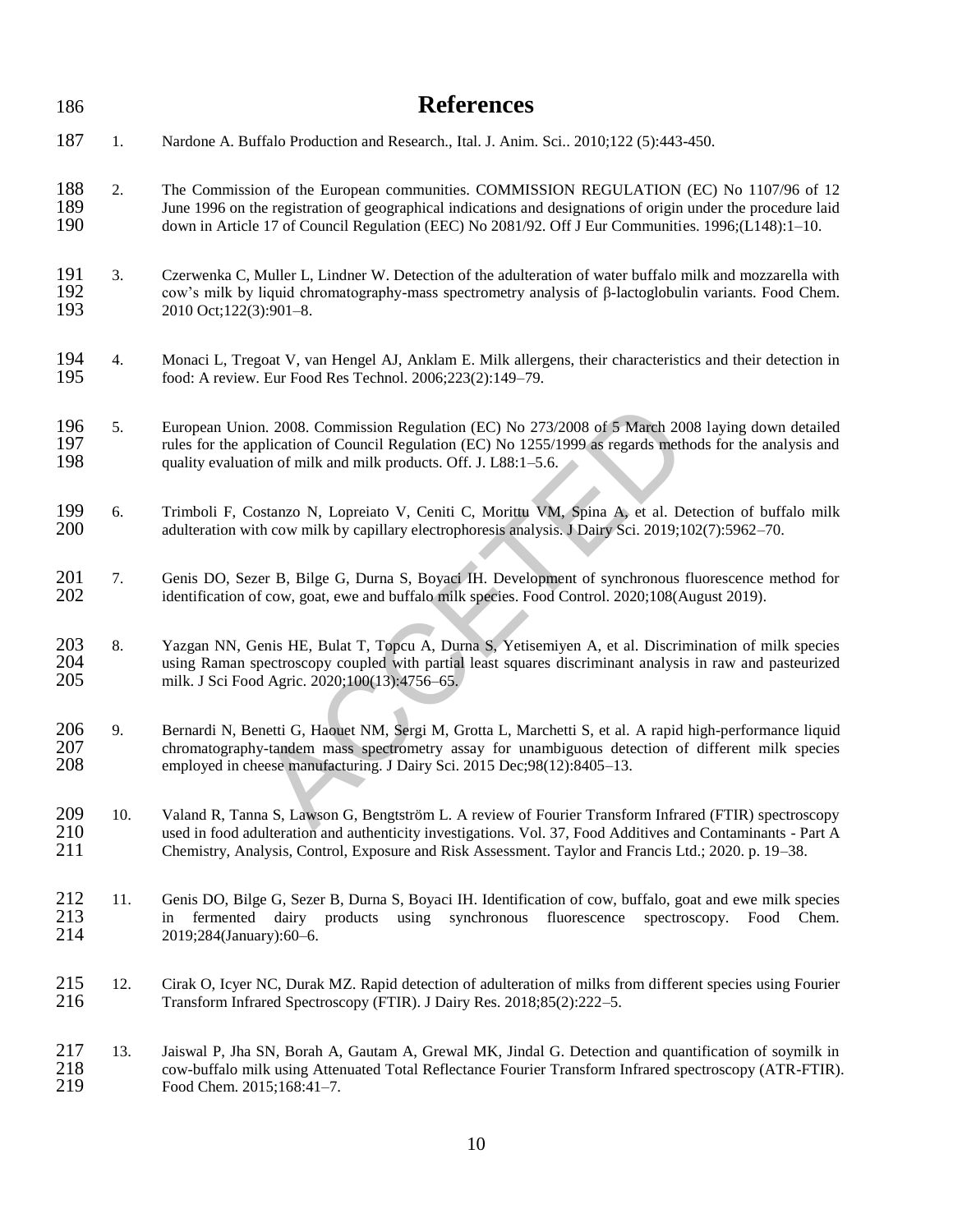- 220 14. Mabood F, Jabeen F, Ahmed M, Hussain J, Al Mashaykhi SAA, Al Rubaiey ZMA, et al. Development of new NIR-spectroscopy method combined with multivariate analysis for detection of adulteration in camel 221 new NIR-spectroscopy method combined with multivariate analysis for detection of adulteration in camel<br>222 milk with goat milk. Food Chem. 2017;221:746–50. milk with goat milk. Food Chem. 2017;221:746–50.
- 223 15. Sen S, Dundar Z, Uncu O, Ozen B. Potential of Fourier-transform infrared spectroscopy in adulteration detection and quality assessment in buffalo and goat milks. Microchem J. 2021:166(February):106207. 224 detection and quality assessment in buffalo and goat milks. Microchem J. 2021;166(February):106207.
- 225 16. Gonçalves BHRF, Silva GJ, de Jesus JC, Conceição DG, Santos LS, Ferrão SPB. Fast Verification of 226 Buffalo's Milk Authenticity by Mid-Infrared Spectroscopy. Analytical Measurements and Multivariate 226 Buffalo's Milk Authenticity by Mid-Infrared Spectroscopy, Analytical Measurements and Multivariate 227 Calibration. J Braz Chem Soc. 2020;31(7):1453–60. Calibration. J Braz Chem Soc. 2020;31(7):1453-60.
- 228 17. Siregar C, Martono S, Rohman A. Application of Fourier transform infrared (FTIR) spectroscopy coupled with multivariate calibration for quantitative analysis of curcuminoid in tablet dosage form. J Appl Pharm 229 with multivariate calibration for quantitative analysis of curcuminoid in tablet dosage form. J Appl Pharm 230 Sci. 2018;8(8):151–6. Sci. 2018;8(8):151–6.
- 231 18. Muik B, Lendl B, Molina-Díaz A, Pérez-Villarejo L, Ayora-Cañada MJ. Determination of oil and water<br>232 content in olive pomace using near infrared and Raman spectrometry. A comparative study. Anal Bioanal 232 content in olive pomace using near infrared and Raman spectrometry. A comparative study. Anal Bioanal 233 Chem. 2004;379(1):35–41. 233 Chem. 2004;379(1):35–41.
- 234 19. Lopreiato V, Liotta L, Ceniti C, Fratto E, Marotta M, Britti D, et al. Effects of milk production level on milk quality in Italian Mediterranean Buffaloes. In: ASPA 22 nd CONGRESS Perugia. 2017. p. 212. quality in Italian Mediterranean Buffaloes. In: ASPA 22 nd CONGRESS Perugia. 2017. p. 212.
- 236 20. Trimboli F, Costanzo N, Lopreiato V, Ceniti C, Morittu VM, Spina A, et al. Detection of buffalo milk adulteration with cow milk by capillary electrophoresis analysis. J Dairy Sci. 2019;102(7). adulteration with cow milk by capillary electrophoresis analysis. J Dairy Sci. 2019;102(7).
- 238 21. Bonfatti V, Fleming A, Koeck A, Miglior F. Standardization of milk infrared spectra for the retroactive application of calibration models. J Dairy Sci. 2017;100(3):2032–41. 239 application of calibration models. J Dairy Sci. 2017;100(3):2032–41.
- 240 22. Anjos V. Near And Mid Infrared Spectroscopy To Assess Milk Products Quality: A Review Of Recent 241 Applications. J Dairy Res Technol. 2020:3(1):1–10. Applications. J Dairy Res Technol. 2020;3(1):1–10.
- B, Molina-Díaz A, Pérez-Villarejo L, Ayora-Cañada MJ. Determinatie<br>
pomace using near infrared and Raman spectrometry. A comparative s<br>
9(1):35-41.<br>
lotta L, Ceniti C, Fratto E, Marotta M, Britti D, et al. Effects of milk 242 23. Casarrubias-Torres LM, Meza-Márquez OG, Osorio-Revilla G, Gallardo-Velazquez T. Mid-infrared 243 spectroscopy and multivariate analysis for determination of tetracycline residues in cow's milk. Acta Vet Brno. 2018;87(2):181-8.
- 245 24. Qin J, Xie L, Ying Y. Determination of tetracycline hydrochloride by terahertz spectroscopy with PLSR 246 model. Food Chem. 2015;170:415–22.
- 247 25. Nicolaou N, Xu Y, Goodacre R. Fourier transform infrared spectroscopy and multivariate analysis for the detection and quantification of different milk species. J Dairy Sci. 2010;93(12):5651–60. detection and quantification of different milk species. J Dairy Sci. 2010;93(12):5651–60.
- 249 26. European Parliment. REGULATION (EU) No 1169/2011 OF THE EUROPEAN PARLIAMENT AND OF 250 THE COUNCIL of 25 October 2011 on the provision of food information to consumers. Off J Eur Union.<br>2011:18–63. 2011;18–63.
- 252 27. Silva LKR, Gonçalves BRF, da Hora FF, Santos LS, Ferrão SPB. Spectroscopic method (FTIR-ATR) and 253 chemometric tools to detect cow'smilk addition to Buffalo's milk. Rev Mex Ing Quim. 2020;19(1):11–20.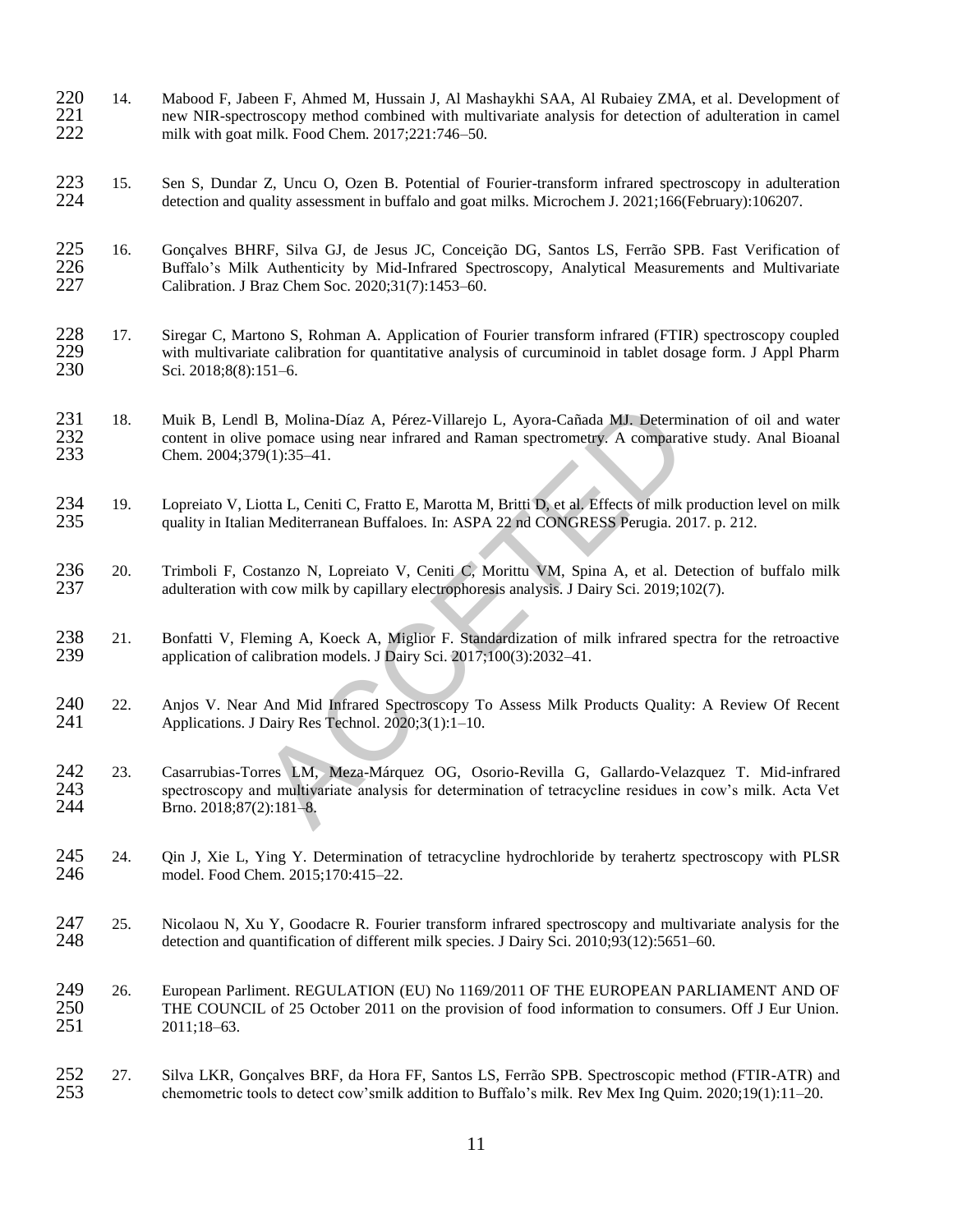- 28. Durakli Velioglu S, Ercioglu E, Boyaci IH. Rapid discrimination between buffalo and cow milk and 255 detection of adulteration of buffalo milk with cow milk using synchronous fluorescence spectroscopy in combination with multivariate methods. J Dairy Res. 2017;84(2):214–9. combination with multivariate methods. J Dairy Res. 2017;84(2):214–9.
- 257 29. Lapcharoensuk R, Chaiyanate J, Winichai S, Phetnak A. Quantitative detection of buffalo milk adulteration with cow milk using Fourier transform near infrared spectroscopy. In: Seventh International Conference on 258 with cow milk using Fourier transform near infrared spectroscopy. In: Seventh International Conference on Optical and Photonic Engineering (OPEN 2019). SPIE; 2019. p. 1120516-. Optical and Photonic Engineering (OPEN 2019). SPIE; 2019. p. 1120516-.
- 
- 
- 
- 
- 
- 
- 
- 

RECEPT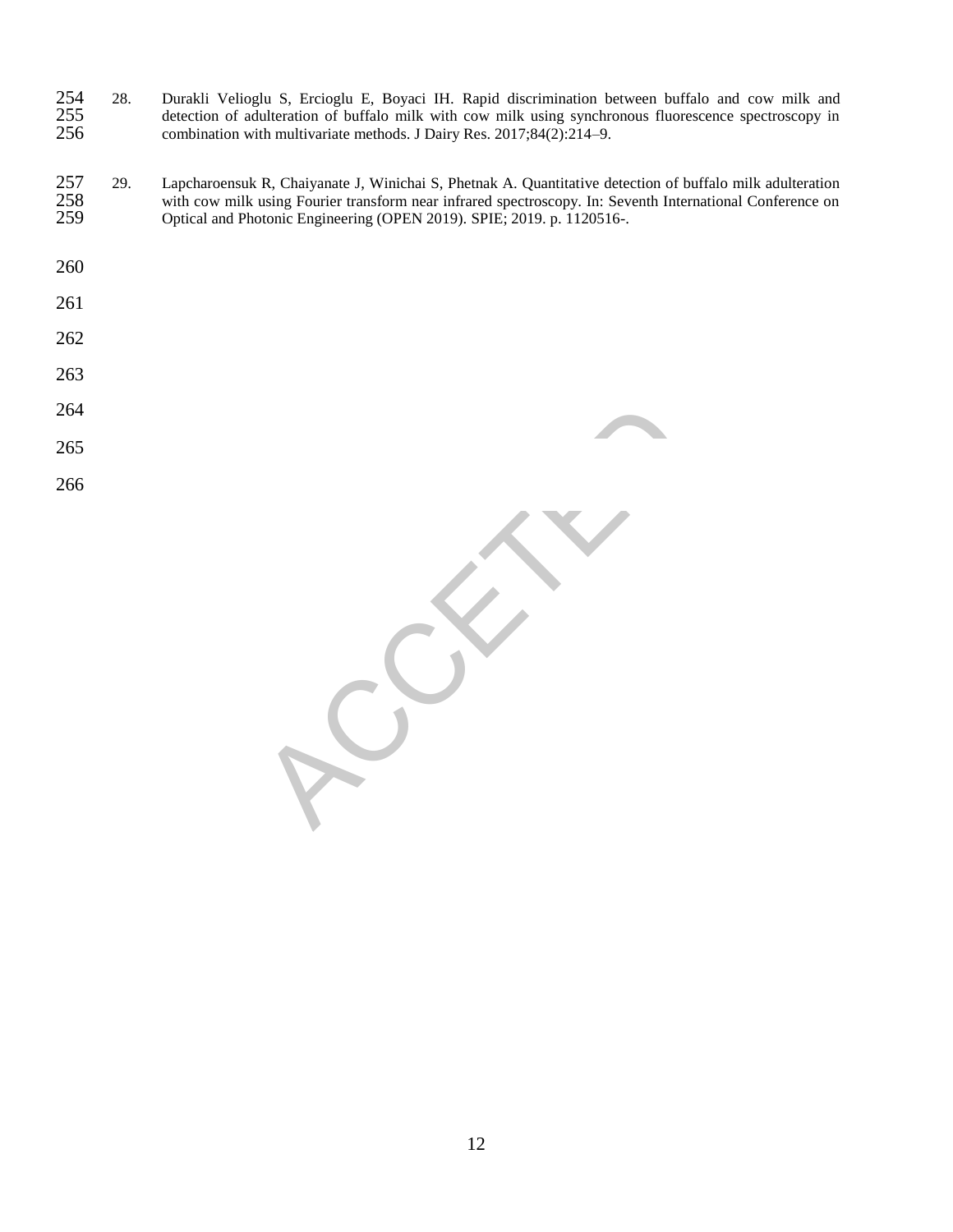## 267 **Tables and Figures**

| <b>Milk components</b> | Buffalo milk $(N=7)$ | $\text{Cow milk} (\text{N=7})$ |  |
|------------------------|----------------------|--------------------------------|--|
| Fat $(g/100 g)$        | $8.41 \pm 0.29$      | $3.83 \pm 0.31$                |  |
| Protein $(g/100 g)$    | $4.64 \pm 0.11$      | $3.50 \pm 0.29$                |  |
| Lactose $(g/100 g)$    | $4.83 \pm 0.16$      | $4.76 \pm 0.13$                |  |

**Table 1.** Mean ± standard deviation of the fat, protein, and lactose content of the milk samples

**Table 2.** Calibration statistics for analysis of bovine milk content (% vol/vol) in bufalin milk using partial least square (PLS) regression at frequencies 2989.12 - 2495.44 and 1481.06 - 987.38 cm-1

| using partial least square (PLS) regression at frequencies 2989.12 - 2495.44 and 1481.06 -       |                    |              |                    |              |               |                |  |  |  |
|--------------------------------------------------------------------------------------------------|--------------------|--------------|--------------------|--------------|---------------|----------------|--|--|--|
| 987.38 cm-1                                                                                      |                    |              |                    |              |               |                |  |  |  |
| <b>Spectral</b>                                                                                  | $\mathbb{R}^2$ cal | <b>RMSEC</b> | $\mathbb{R}^2$ val | <b>RMSEP</b> | <b>RMSECV</b> | $N^{\circ}$ of |  |  |  |
| treatment                                                                                        |                    |              |                    |              |               | <b>Factors</b> |  |  |  |
| Normal                                                                                           | 0.99857            | 2.08         | 0.99770            | 6.06         | 2.63          | 10             |  |  |  |
| First der.,<br>Norris filter                                                                     | 0.99861            | 2.04         | 0.99803            | 2.84         | 2.44          | 9              |  |  |  |
| $R2$ cal: coefficient of determination for calibration.                                          |                    |              |                    |              |               |                |  |  |  |
| RMSEC: root mean square error of calibration.                                                    |                    |              |                    |              |               |                |  |  |  |
| $R2$ val: coefficient of determination for external validation; RMSEP: root mean square error of |                    |              |                    |              |               |                |  |  |  |
| prediction.                                                                                      |                    |              |                    |              |               |                |  |  |  |
| RMSECV: root mean square of cross-validation.                                                    |                    |              |                    |              |               |                |  |  |  |
|                                                                                                  |                    |              |                    |              |               |                |  |  |  |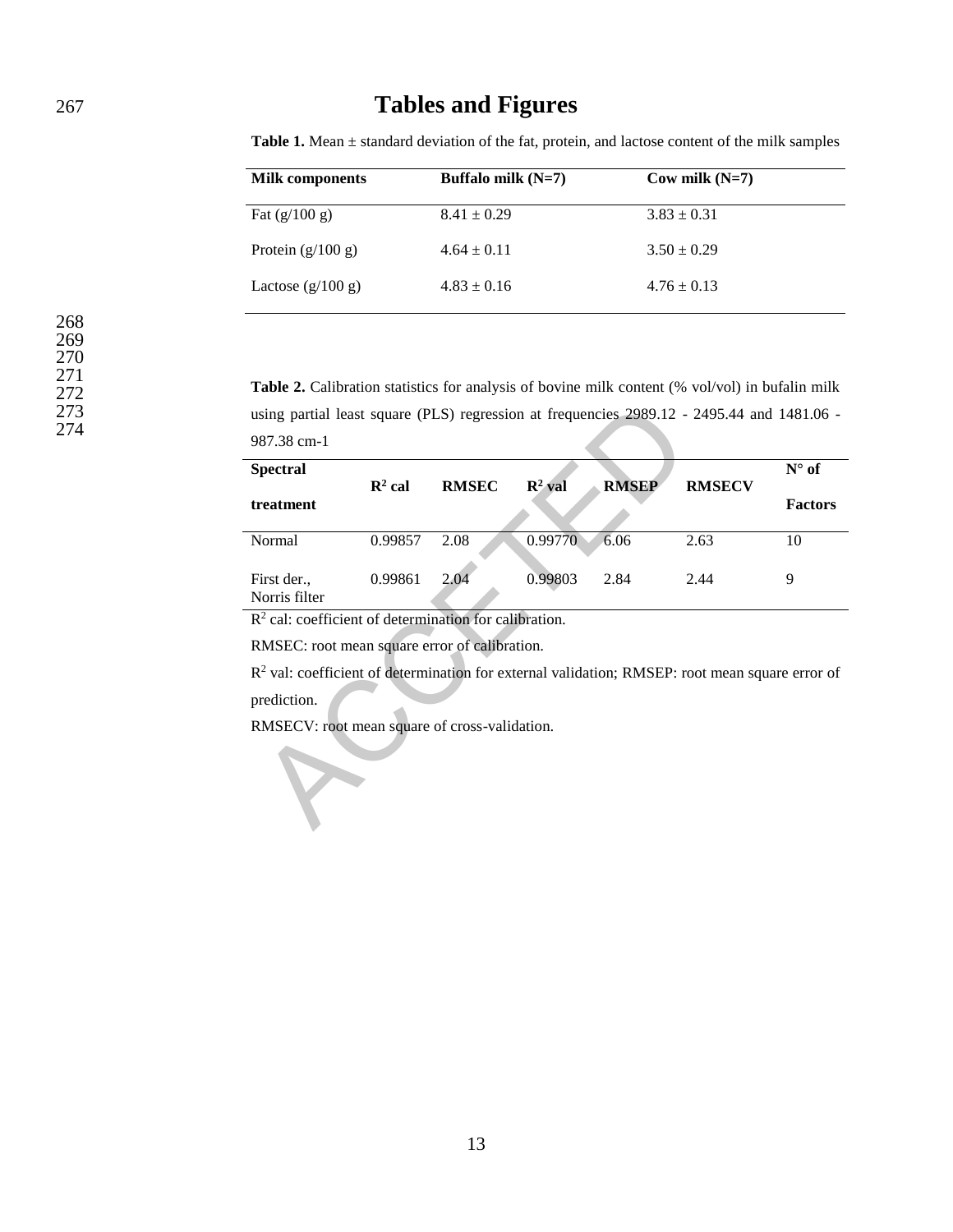

 **Figure 1.** Treaded (A) and Original (B) MIR spectra. The spectral pre-treatment was performed by First derivative and Norris derivative filter smoothing. One of the 0% cow milk (=100% buffalo milk) standards and one of the 279 100% cow milk standards are shown in blue and in red, respectively. Spectral regions considered for the PLS calibration are indicated in blue shadow.